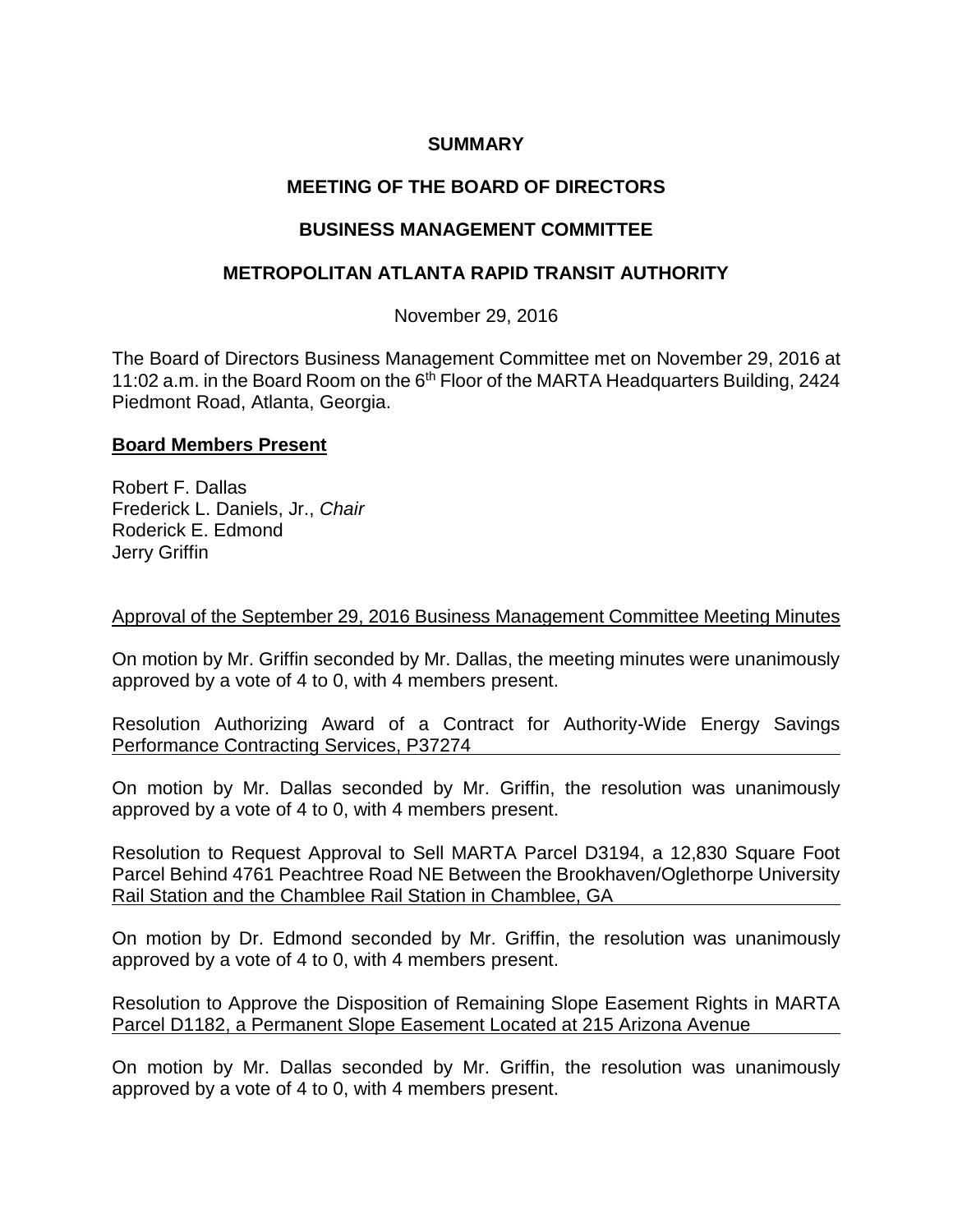#### **Business Management Committee – Meeting Summary 11/29/16 Page 2**

Resolution Authorizing Execution of Access and Maintenance Agreements With Perimeter Community Improvement Districts and the City of Dunwoody for the Hammond Drive – Dunwoody Station Pedestrian Access Improvements Project

On motion by Mr. Dallas seconded by Dr. Edmond, the resolution was unanimously approved by a vote of 4 to 0, with 4 members present.

Resolution Authorizing the Execution of a Sub-Grant Agreement for the Hammond Drive – Dunwoody Station Pedestrian Access Improvements Project, P38805

On motion by Mr. Dallas seconded by Dr. Edmond, the resolution was unanimously approved by a vote of 4 to 0, with 4 members present.

Resolution Authorizing Award of a Contract for a Mobile Ticketing System, Request for Proposals Number P38056

On motion by Mr. Dallas seconded by Dr. Edmond, the resolution was unanimously approved by a vote of 4 to 0, with 4 members present.

Resolution Authorizing Award of a Contract for Professional Services for Mobile Ticketing System Project Management Services, L38321

On motion by Mr. Griffin seconded by Mr. Dallas, the resolution was unanimously approved by a vote of 4 to 0, with 4 members present.

Resolution Authorizing Cancellation of Award to Ricoh USA, Inc. and Approval of Award to Canon Solutions America, Inc. for Multi-Functional Printers (MFPs) Lease and Maintenance Services, Request for Proposals Number P33231

On motion by Mr. Dallas seconded by Dr. Edmond, the resolution was unanimously approved by a vote of 4 to 0, with 4 members present.

Resolution Authorizing the Modification of Contract No. P33683 Construction and Operation of Cellular Wireless Network Services With InSite Wireless Group, LLC to Provide Free Wi-Fi Services to All MARTA's Rail Stations

On motion by Mr. Dallas seconded by Mr. Griffin, the resolution was unanimously approved by a vote of 4 to 0, with 4 members present.